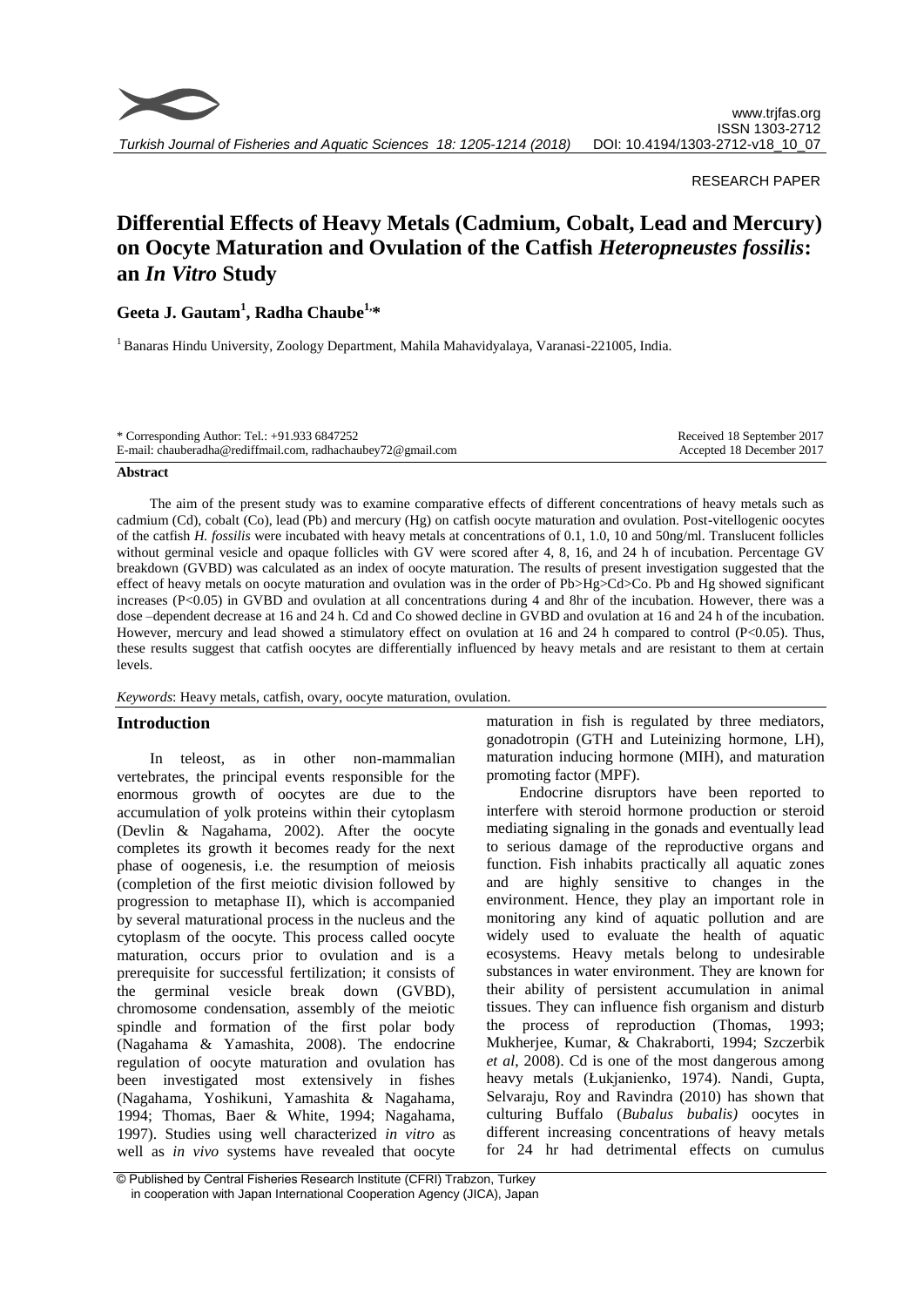expansion and oocyte maturation. Chronic exposure to pollutants like heavy metals leads to reproductive dysfunction in aquatic species (Choubey, Chaube & Joy, 2015). Heavy metals are not only highly toxic and persistent in nature but are also reported to have an endocrine disruptive potential (Zhu, Kusaka, Sato& Zhang 2000). Different heavy metals like cadmium, mercury, lead, arsenic, manganese and zinc are known to cause effect on endocrine system (Dyer, 2007; Luszczek-Trojnar *et al*., 2014). It has been reported that chronic exposure to cadmium influences reproductive disruption in fish, inhibiting induction of vitellogenin (Olsson *et al*., 1995), delaying oogenesis in brown trout (Brown *et al*., 1994) enhancing luteinizing hormone (LH) secretion and decreasing parameters og gonadosomatic index (GSI) and ovulation in Prussian carp (Szczerbik *et al*., 2006).

Heavy metals enter into various environmental matrices (air, water and soil) from a wide variety of natural and anthropogenic sources. All the sources of pollution affect the physicochemical characteristics of the water and biological components and thus the quality and quantity of fish. Fishes are one of the most widely distributed organisms in the aquatic environment and, being susceptible to heavy metal contamination (Khillare *et al*., 2017). As a result, large scale mortality of fishes has been observed due to discharge of heavy metals in natural water resources (FAO, 1996). Catfish *Heteropneustes fossilis,* which is an annual breeder and breeds during the monsoon rainfall (July–August). The fish is economically important for aquaculture in the Indian subcontinent and the flesh is highly priced, which is rich in protein but poor in lipid and fat content. At Varanasi due to heavy pollution in Ganges River and anthropogenic activities, river water is contaminated by heavy metal pollutants, which has severe impact on survivality of aquatic organisms specially fish population. Oocyte maturation and ovulation is the sensitive parameter for assessment of such pollutants. Thus, the objective of the present study was to examine the effect of heavy metals, cadmium (Cd), cobalt (Co), lead (Pb) and mercury (Hg) on catfish *H. fossilis* oocyte maturation and ovulation under *in vitro* conditions.

## **Materials and Methods**

#### **Chemicals**

Cadmium Chloride (CdCl<sub>2</sub>, Mol. Wt.- 183.32); Cobalt Chloride (CoCl<sub>2</sub>, Mol. Wt. :- 237.93); Lead Nitrate  $(Pb(NO<sub>3</sub>)<sub>2</sub>$ , Mol.Wt.:-331.21) and Mercuric chloride (HgCl<sub>2</sub>, Mol. Wt.:- 271.50) were purchased from Sisco Research laboratories (SRL) Pvt. Ltd. Mumbai, Maharashtra, India. All other chemicals were of analytical grade and purchased locally.

## **Animal Collection and Maintenance**

The experiments were performed in accordance

with the guidelines of Banaras Hindu University for experimentation in animals and all care was taken to prevent cruelty of any kind. Mature female catfish *Heteropneustes fossilis* (40-50 g) were purchased from local fish market in the pre-spawning phase (May-June) of the annual reproductive cycle. The gonado-somatic index (GSI) was 8.03±0.56. They were maintained in the laboratory under normal photoperiod (13.0L: 11.0D) and temperature (25±2º C) until used for experiments. The fish were fed goat liver daily *ad libitum*. A few fish were sacrificed randomly to determine the maturation of ovary. The fish containing ovaries filled with dark green postvitellogenic follicles (oocyte diameter 1.0 mm) were used in the study.

## **Preparation of Incubation Medium and Test Compounds**

The incubation medium consisted of (in grams) NaCl 3.74, KCl 0.32, CaCl, 0.16, NaH<sub>2</sub>PO<sub>4</sub>·2H<sub>2</sub>O 0.10,  $MgSO<sub>4</sub>$ <sup>-7</sup>H<sub>2</sub>O 0.16 and glucose 0.40 in one L of triple distilled water (Goswami & Sundararaj, 1971). As phenol red (indicator of pH) is estrogenic, it was omitted in the preparation of the medium. The pH was adjusted to 7.5 with 1N sodium bicarbonate and autoclaved. Penicillin (200,000U) and streptomycin sulphate (200 mg) were added and filtered. The medium was stored at 4°C and was prepared fresh every week. Just before the incubation,  $CdCl<sub>2</sub>$ ,  $CoCl<sub>2</sub>$ ,  $Pb(NO_3)$ <sub>2</sub> and HgCl<sub>2</sub> were dissolved in the incubation medium to give different working concentrations (0.1, 1, 10, 50ng/mL).

## **Effects of Heavy Metals (Cd, Co, Pb and Hg) On GVBD and Ovulation**

All instruments and glassware were sterilized. Gravid female *H. fossilis* were sacrificed by decapitation and ovaries were transferred to a Petri dish containing fresh cooled incubation medium. Round, dark green post-vitellogenic ovarian follicles (1mm diameter) were separated with fine brush and watchmaker's forceps. Batches of about 30-40 follicles were incubated in embryo cups containing 3mL incubation medium or medium containing test compound (0.1, 1, 10, 50ng/mL) at  $24 \pm 2^{\circ}$ C for 4, 8, 16 and 24 hrs. In each experiment, follicles from 5 fish ovaries were used and the incubations were done in triplicate from each ovary. The medium was changed 4 hourly and replenished with fresh medium containing required amount of the test compound. As controls, the follicles were incubated in medium containing the vehicle.

#### **GVBD Scoring**

At the end of the incubation (4, 8, 16 or 24 h), the follicles were cleared in a clearing solution (ethanol : acetic acid : formalin, 6:1:3; Trant & Thomas, 1988) and observed under a stereobinocular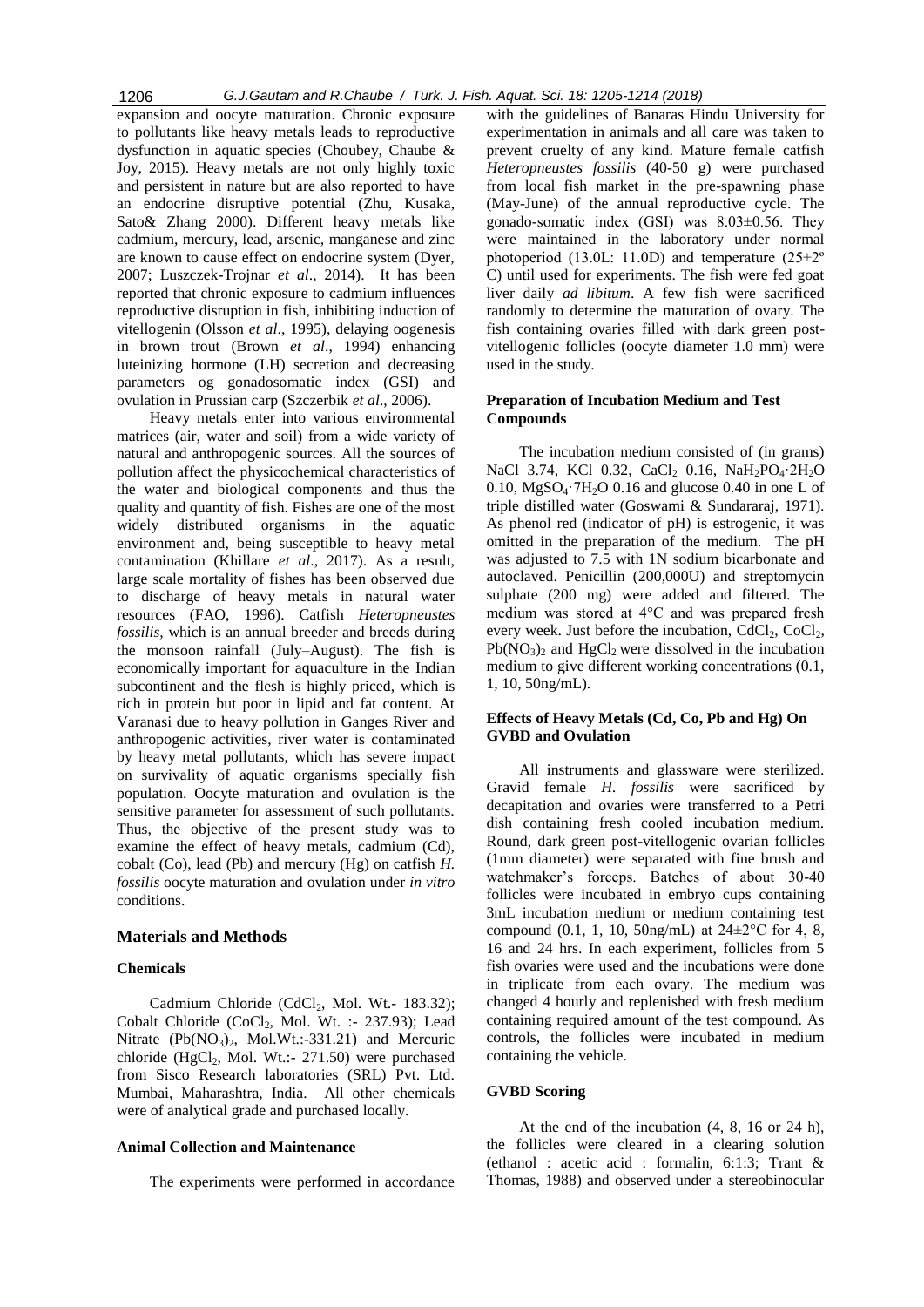microscope. Translucent follicles without germinal vesicle (GV) were scored. Percentage of GV breakdown (GVBD) was calculated from the total number of follicles incubated that underwent GVBD (Figure 1).

#### % GVBD=Number of follicles that underwent GVBD x 100 Total number of follicles incubated

#### **Ovulation Response**

After the termination of the experiments, the follicles were examined under a stereo-binocular for scoring percentage ovulation. The intact follicles (unovulated) and oocytes without the follicular layer (ovulated) were counted separately. The percentage of ovulation was determined from the total number of the follicles incubated (Figure1).

% Ovulation=Number of follicles that underwent Ovulation x100 Total number of follicles incubated

#### **Statistical Analysis**

All experiments were repeated three times using follicles of the ovaries obtained from five fish. The difference between control and exposed groups were analyzed by Two way ANOVA followed by Tukey's test using SPSS statistical software. P values of less than 0.05 were considered significant (Table 1 and Table 2). Pearson correlation was done between heavy metal duration /concentration with oocyte maturation and ovulation (Table 3, Table 4, Table 5, and Table 6).



**Figure 1.** Showing the normal process of germinal vesicle breakdown (GVBD) and Ovulation.↙ - Germinal vesicle (GV), ↙↙Folicular envelope, A- GV in centre; B,C,- GV migrating towards periphery ; D- GV at periphery; E- GV breakdown started; F-GVBD complete ; G,H-Ovulation process starting; I- Oocyte hydrated showing detached follicular envelope; J-Follicular envelope detached; K-Ovulation complete.

**Table 1.** Statistical analysis using Two-way ANOVA followed by Tukey's test of effects of heavy metals on GVBD.

| Two-way ANOVA (P<0.001); followed by Tukey's test (P<0.05) |          |               |                          |  |  |
|------------------------------------------------------------|----------|---------------|--------------------------|--|--|
| Heavy metals                                               | duration | concentration | duration x concentration |  |  |
| Cadmium                                                    | 683.42   | 456.61        | 184.22                   |  |  |
| Cobalt                                                     | 732.62   | 1408.1        | 158.08                   |  |  |
| Lead                                                       | 1434.9   | 1530.8        | 121.94                   |  |  |
| Mercury                                                    | 3949.3   | 781.3         | 322.6                    |  |  |

**Table 2.** Statistical analysis using Two-way ANOVA followed by Tukey's test of effects of heavy metals on Ovulation.

| Two-way ANOVA ( $P \le 0.001$ ); followed by Tukey's test ( $P \le 0.05$ ) |          |               |                          |  |  |
|----------------------------------------------------------------------------|----------|---------------|--------------------------|--|--|
| Heavy metals                                                               | duration | concentration | duration x concentration |  |  |
| Cadmium                                                                    | 9.871    | 41.491        | 10.393                   |  |  |
| Cobalt                                                                     | 26.03    | 52.818        | 12.126                   |  |  |
| Lead                                                                       | 440.26   | 100.41        | 59.085                   |  |  |
| Mercury                                                                    | 90.574   | 83.267        | 26.342                   |  |  |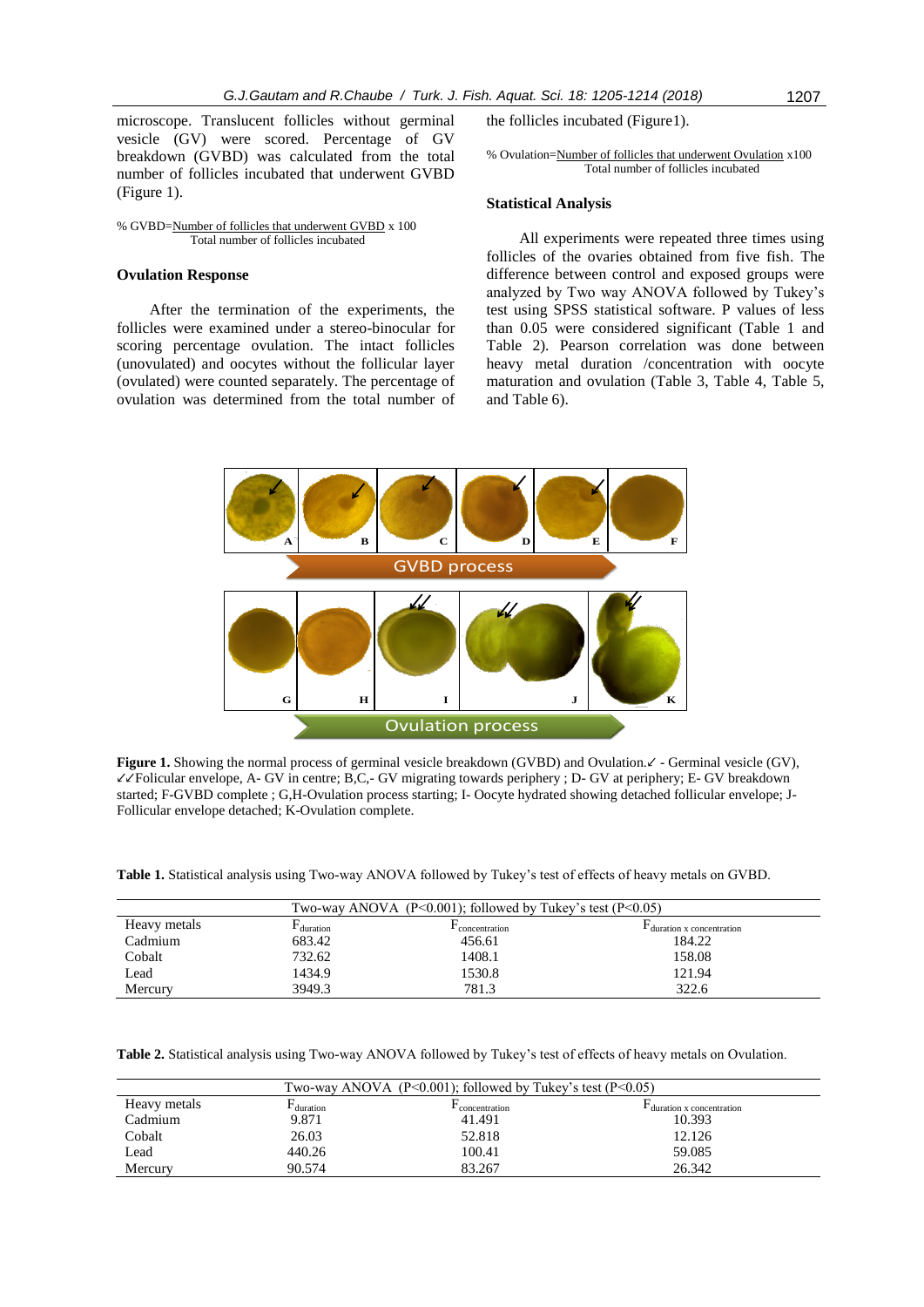## **Results**

## **Effects of Cadmium on GVBD and Ovulation**

Incubation of the follicles with cadmium produced an overall significant effect on the percentage GVBD and ovulation after 4, 8, 16 and 24h (Figure 2A; P<0.001). Cd significantly increased GVBD in a concentration and duration dependent manner. It was maximum at 8hr and lowest at 24h at 10ng/mL dose. It decreased at 16 and 24h of incubation  $(P<0.05)$ . On the other hand, % ovulation showed significant increase at 8 h with 0.1,1,10 and 50ng/mL. Further, at 16 and 24 h ovulation decreased significantly compared to control (Figure 2B; *P<*0.001). However, maximum rate of ovulation was limited to 6% which is just negligible.

#### **Effects of Cobalt on GVBD and Ovulation**

Incubation of the follicles with cobalt produced an overall significant effect on the percentage GVBD and ovulation after 4 ,8, 16 and 24h (Figure 3A; P<0.001). Co significantly increased GVBD in a concentration and duration dependent manner. It was maximum at 4 and 8h at 0.1ng/ml and lowest at 16 and 24h at 50ng/mL. There was significant concentration and duration dependent decrease (P<0.05). Cobalt treatment induced ovulation only upto 8%, which was maximum at 1ng/ml at 4 and 8 h. Further, there was decline due to death of follicles (Figure 3B; P<0.001).

**Table 3.** Pearson Correlation between heavy metals with duration of exposure for GVBD

| <b>GVBD</b>                                             |            | Duration (h) |            |            |  |  |
|---------------------------------------------------------|------------|--------------|------------|------------|--|--|
|                                                         | 4h         | 8h           | 16h        | 24h        |  |  |
| C <sub>d</sub>                                          | $-0.04095$ | 0.342971     | $-0.07826$ | $-0.35518$ |  |  |
| Co                                                      | $-0.27876$ | $-0.09469$   | $-0.64449$ | $-0.59659$ |  |  |
| Pb                                                      | 0.630488   | 0.708183     | 0.630299   | 0.483135   |  |  |
| Hg                                                      | 0.103499   | 0.565914     | $-0.10214$ | $-0.28969$ |  |  |
| Correlation is significant at $P<0.05$ level (2 tailed) |            |              |            |            |  |  |

**Table 4.** Pearson Correlation between heavy metals with duration of exposure for ovulation

| <b>GVBD</b>                                             |            | Duration (hr) |            |            |  |  |
|---------------------------------------------------------|------------|---------------|------------|------------|--|--|
|                                                         | 4h         | 8h            | l 6h       | 24h        |  |  |
| C <sub>d</sub>                                          | $-0.42002$ | 0.55177       | 0.883078   | $-0.10156$ |  |  |
| Co                                                      | $-0.19768$ | 0.47173       | $-0.10011$ | $-0.10156$ |  |  |
| Pb                                                      | 0.756954   | 0.67743       | 0.087686   | 0.196078   |  |  |
| Hg                                                      | $-0.2399$  | 0.226299      | 0.642779   | 0.0883     |  |  |
| Correlation is significant at $P<0.05$ level (2 tailed) |            |               |            |            |  |  |

| <b>GVBD</b> |                                                         | Concentration $(ng/mL)$ |            |            |            |  |
|-------------|---------------------------------------------------------|-------------------------|------------|------------|------------|--|
|             | Control                                                 | $0.1$ ng/mL             | lng/mL     | $10$ ng/mL | $50$ ng/mL |  |
| Cd          | 0.931143                                                | 0.835279                | 0.019667   | $-0.62763$ | $-0.03707$ |  |
| Co          | 0.931143                                                | $-0.94121$              | $-0.87356$ | $-0.78165$ | $-0.77388$ |  |
| Pb          | 0.931143                                                | 0.790449                | 0.814539   | 0.629724   | 0.481619   |  |
| Hg          | 0.931143                                                | $-0.06847$              | $-0.67795$ | $-0.81567$ | $-0.80802$ |  |
|             | Correlation is significant at $P<0.05$ level (2 tailed) |                         |            |            |            |  |

**Table 6.** Pearson Correlation between heavy metals with different concentrations of exposure for GVBD

| <b>GVBD</b>    |                                                         | Concentration $(ng/mL)$ |            |            |            |  |
|----------------|---------------------------------------------------------|-------------------------|------------|------------|------------|--|
|                | Control                                                 | $0.1$ ng/mL             | lng/mL     | $10$ ng/mL | $50$ ng/mL |  |
| C <sub>d</sub> | 0.232129                                                | $-0.74901$              | $-0.79805$ | $-0.24543$ | $-0.149$   |  |
| Co             | 0.232129                                                | $-0.85889$              | $-0.91141$ | $-0.60741$ | $-0.55971$ |  |
| Pb             | 0.232129                                                | $-0.79247$              | 0.914674   | 0.355535   | $-0.17274$ |  |
| Hg             | 0.362085                                                | $-0.9092$               | 0.065525   | 0.365561   | 0.121208   |  |
|                | Correlation is significant at $P<0.05$ level (2 tailed) |                         |            |            |            |  |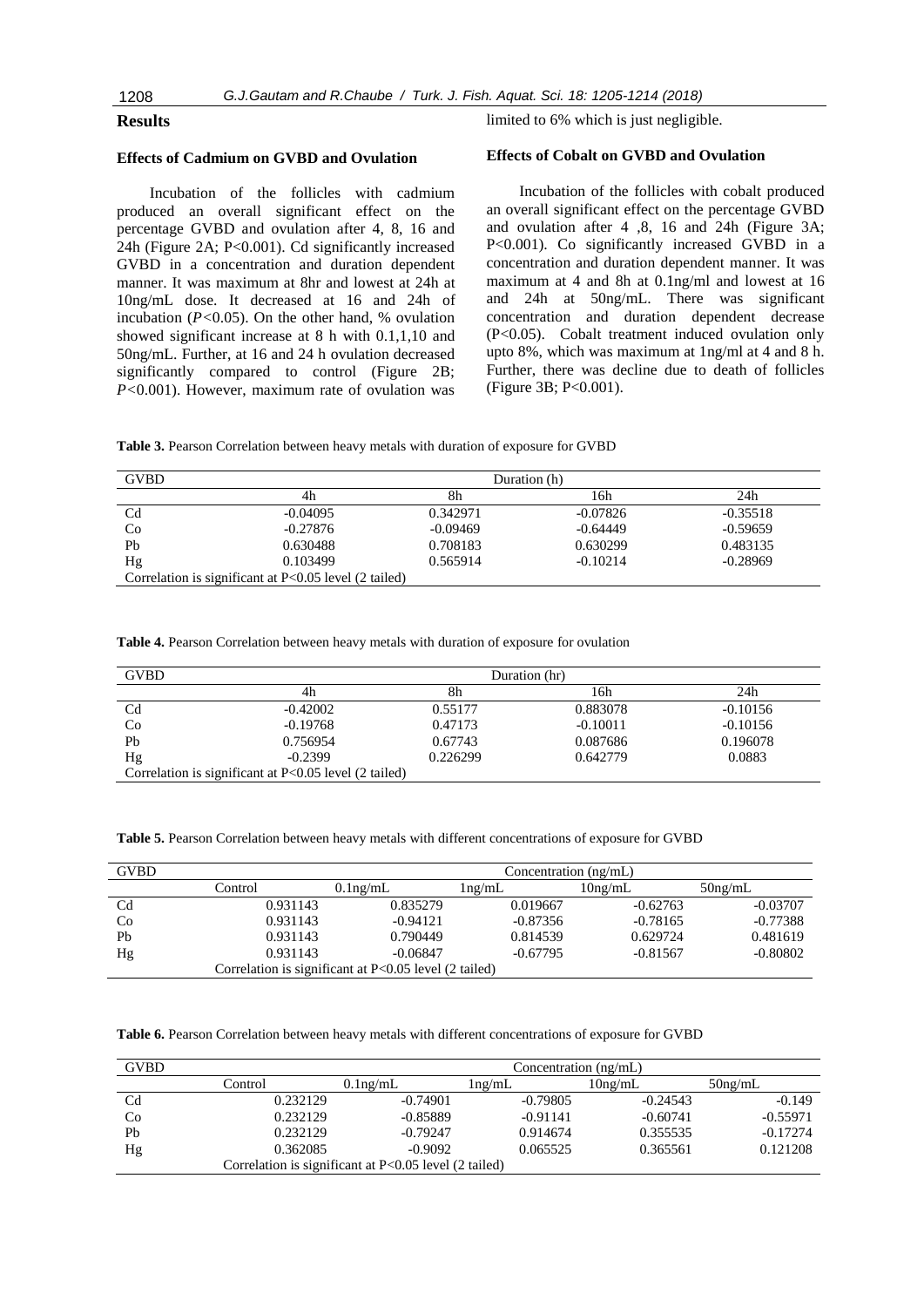#### **Effects of Lead on GVBD and Ovulation**

Incubation of the follicles with lead produced an overall significant effect on the percentage GVBD and ovulation after 4, 8, 16 and 24h (Figure 4A; P<0.001). Pb significantly increased GVBD in a concentration and duration dependent manner. It was maximum at 16hr at 10ng/ml and 50ng/ml and lowest at 4hr at 0.1ng/ml and 1ng/ml compared to control. There was significant concentration and duration



**Figure 2.** *In vitro* effects of different concentration of Cadmium (0.1, 1.0, 10.0 and 50.0 ng/ml) on GVBD (A) and ovulation (B) at 4, 8, 16 and 24 h in the catfish *Heteropneustes fossilis*. Data were expressed as mean±SEM and were analyzed by two way ANOVA, followed by Tukey's test  $(P<0.05)$ . Groups with the same letter are not significantly different.



**Figure 3.** *In vitro* effects of different concentration of Cobalt (0.1, 1.0, 10.0 and 50.0 ng/ml) on GVBD (A) and ovulation (B) at 4, 8, 16 and 24hr in the catfish *Heteropneustes fossilis*. Data were expressed as mean ± SEM and were analyzed by two way ANOVA, followed by Tukey's test  $(P<0.05)$ . Groups with the same letter are not significantly different.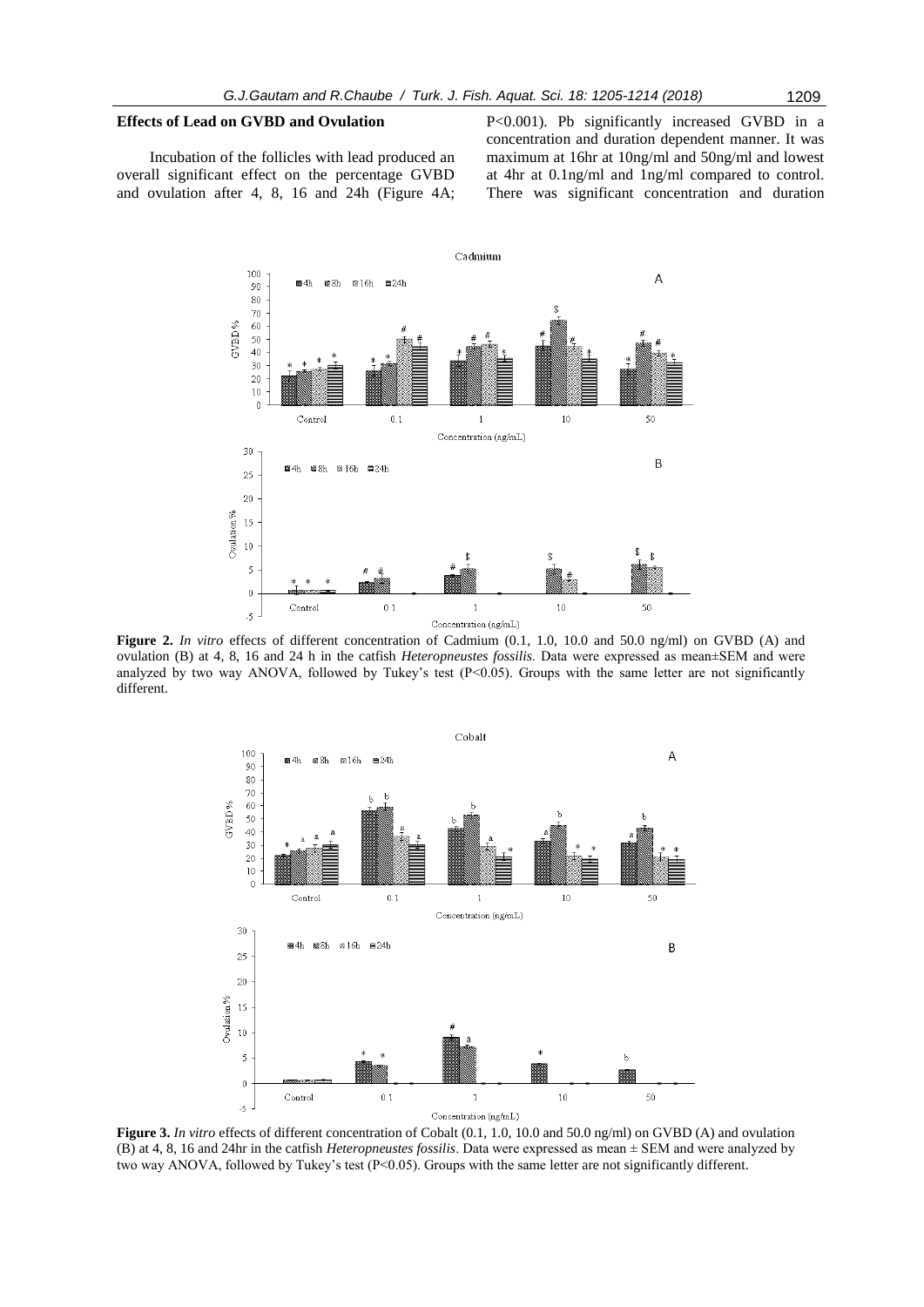dependent increase in GVBD upto 16h in all concentration groups and later on at 24h GVBD decreased. Lead treatment induced ovulation only upto 8%, which was maximum at 1ng/ml at 4 and 8 hr. Further, there was decline due to death of follicles (Figure 4B; *P<0.001*). Lead showed significant concentration dependent stimulation at all the durations as compared to control, maximum stimulation was seen at 16h.

#### **Effects of Mercury on GVBD and Ovulation**

Incubation of the follicles with mercury produced an overall significant effect on the percentage GVBD and ovulation after 4,8,16 and 24hr (Figure 5A; *P<0.001*). Hg significantly increased GVBD in a concentration and duration dependent manner. It was maximum at 4, 8, 16 and 24h at 0.1ng/ml and lowest at 16 and 24h at 50ng/mL. There was significant concentration and duration dependent decrease. Mercury treatment induced ovulation only upto 8%, which was maximum at 1ng/ml at 4 and 8 h. Further, there was decline due to death of follicles (Figure 5B; *P<0.001*). Mercury treated oocytes showed ovulation at all the durations, maximum effect seen at 8 and 16 h.

Correlation analysis resulted in mixed negative and positive correlation for all metal concentration with respect to duration for GVBD and ovulation. Lead exposure showed high positive correlation at 0.1 and 1.0 ng/mL for GVBD and ovulation. The order of correlation in GVBD with respect to concentration was as follows Pb>Cd>Hg>Co and for ovulation Pb>Hg>Cd>Co.

#### **Discussions**

The present studies demonstrate that exposure to heavy metals, i.e., cadmium, cobalt, mercury and lead, caused a decline in oocyte maturation and ovulation in a concentration and duration dependent manner. Heavy metals are endocrine disruptors with the ability to cause hormonal imbalances affecting various physiological processes such as reproduction. Chaube *et al*. (2010) showed that environmental Pb can be a potent endocrine disruptor affecting ovarian steroidogenesis, gametogenesis and ovulation, which may lead to adverse impact on fish reproduction and population density. In our study, heavy metals increased GVBD at low concentration and decreased at high concentration. Hwang, Kima, Kima, Leeb and Baeka (2010) showed that NP increased endogenous  $E_2$  production at the vitellogenic stage and inhibited GVBD at the fully vitellogenic stage.

Studies in sheep (Leoni *et al*., 2002), cattle and mice (Yang, Xu & Wang, 2004) have provided evidence suggesting that exposures to cadmium disrupt oogenesis *in vitro*. Work on the effect of lead on mammalian oocytes *in vitro* is limited to a single study wherein lead was reported to affect the control of both meiosis arrest and meiosis resumption of the mouse oocyte in vitro, at least via the PKC pathway (Azaveri, Denys & Lefevre, 2006). Lead also induced changes in ovarian follicular development and maturation in mice (Junaid, Chowdhuri, Narayan, Shanker, & Saxena, 1997). This was the first report on the effect of heavy metal exposure on oocyte and embryo development *in vitro* in large ruminants. Both lead and cadmium caused a significant reduction in



**Figure 4.** *In vitro* effects of different concentration of Lead (0.1, 1.0, 10.0 and 50.0 ng/ml) on GVBD (A) and ovulation (B) at 4, 8, 16 and 24hr in the catfish *Heteropneustes fossilis*. Data were expressed as mean ± SEM and were analyzed by two way ANOVA, followed by Tukey's test (P<0.05). Groups with the same letter are not significantly different.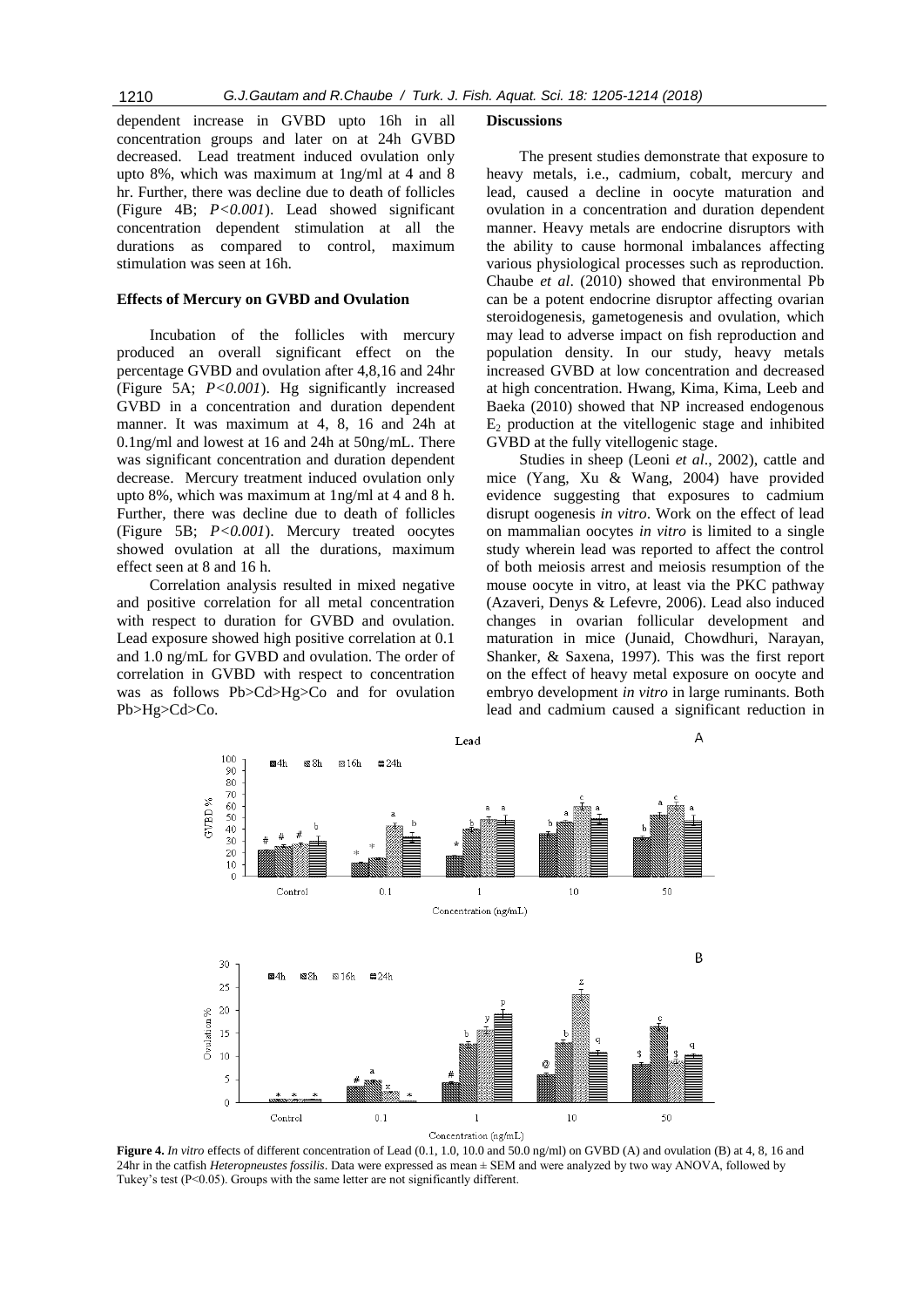

Concentration (ng/mL)

**Figure 5.** *In vitro* effects of different concentration of Mercury (0.1, 1.0, 10.0 and 50.0 ng/ml) on GVBD (A) and ovulation (B) at 4, 8, 16 and 24hr in the catfish *Heteropneustes fossilis*. Data were expressed as mean ± SEM and were analyzed by two way ANOVA, followed by Tukey's test (P<0.05). Groups with the same letter are not significantly different.

gonadotropin binding, which altered the steroidogenic enzyme activity of granulose cells (Nampoothiri & Gupta, 2006). Higher concentrations of cadmium inhibited activity of the P450scc gene (Smida, Valderrama, Agostini, Furlan & Chedrese, 2004), inhibited progesterone synthesis (Massanyi, Uhrin, Toman, Kovacik & Biro, 1999; Zhang & Jia, 2007), and facilitated changes in cell morphology and cell death (Smida *et al.,* 2004; Kondoh, Araragi, Sato, Higashimoto, Takiguchi & Sato, 2002). Thus, polluting substances, classified as endocrine disruptors, interfere with the endogenous hormone signaling system, leading to impairment of reproductive health (Caserta *et al*., 2011; Gupta *et al*., 2010; Zhang *et al.,* 2013).

Lead elicited biphasic effects on estradiol-17β, testosterone, and cortisol: stimulatory at lower concentrations and inhibitory at higher concentrations. The observation of such effects led the authors to make an unusual conclusion that in trace amounts, Pb may be beneficial (Chaube, Mishra, & Singh, 2010). The physiological significance of the stimulatory response of the low concentrations of Pb on the steroid levels is not clear. It may be that Pb like other essential metals (Cu, Zn, Mn, etc.) at very low concentrations may be beneficial, if not essential for fish metabolism (Patra, Swarup, Sharma, & Naresh, 2006; Sprocati *et al*., 2006). But it seems very doubtful because of the lack of any evidences for the physiological role of Pb.

Cadmium alters the secretory patterns of pituitary hormones (Lafuente, Cano, & Esquifino, 2003), stimulates the progesterone synthesis at low dose (Powlin, Keng, & Miller, 1997; Massanyi *et al*., 2000) and inhibits P4 synthesis at high doses

(Jolibois, Shi, George, Henson & Anderson, 1999a; Jolibois *et al*., 1999b). Cd is shown to down regulate 11β-HSD by mimicking the ability of estrogen to attenuate the expression of this placental enzyme (Chowdhury & Arora, 1982). Smida *et al* (2004) reported the stimulatory effect of Cd on transcription of P450 side chain cleavage in porcine granulose cells resulting into increase in progesterone production.

Lead is shown to cause reduction in the expression of the steroidogenic acute regulatory protein (StAR), inhibition of LH secretion (Srivastava *et al*., 2004), increase in lipid peroxidation and ROS production (Kasperczyk *et al*., 2008; Hsu, Hsu, Liu, Chen, & Guo, 1998). In vivo exposure to lead suppressed circulating LH, FSH and estradiol without affecting progesterone in cynomolgus monkey (Foster, 1992). In utero exposure to Pb reduced ovarian primordial follicles in mice (Wide, 1985), adult mice exposed to pb by gavage for 60 days showed alteration in the population of small, medium and large ovarian follicles (Junaid *et al.,* 1997), and when injected it decreased primordial follicles and increased growing and atretic follicles (Taupeau, Poupon, Nome, & Lefevre, 2001).

It is known that Cd can act as a reproductive disrupter in animals (Singhal, Nijayvargiya, & Shukla, 1985). It was found to interfere with ovarian steroidogenesis in mammals (Paksy, Varga, Narav, Olajos & Folly, 1992) and fish (Mukherjee *et al.,* 1994). Cd was found to stimulate the spontaneous maturation of Prussian carp oocytes in our study. We suppose that such an effect could come from the chemical similarity of Cd to calcium. Calcium is a very important regulator of ovarian steroidogenesis (Veldhius & Klase, 1982; Tsang& Carnegie, 1983;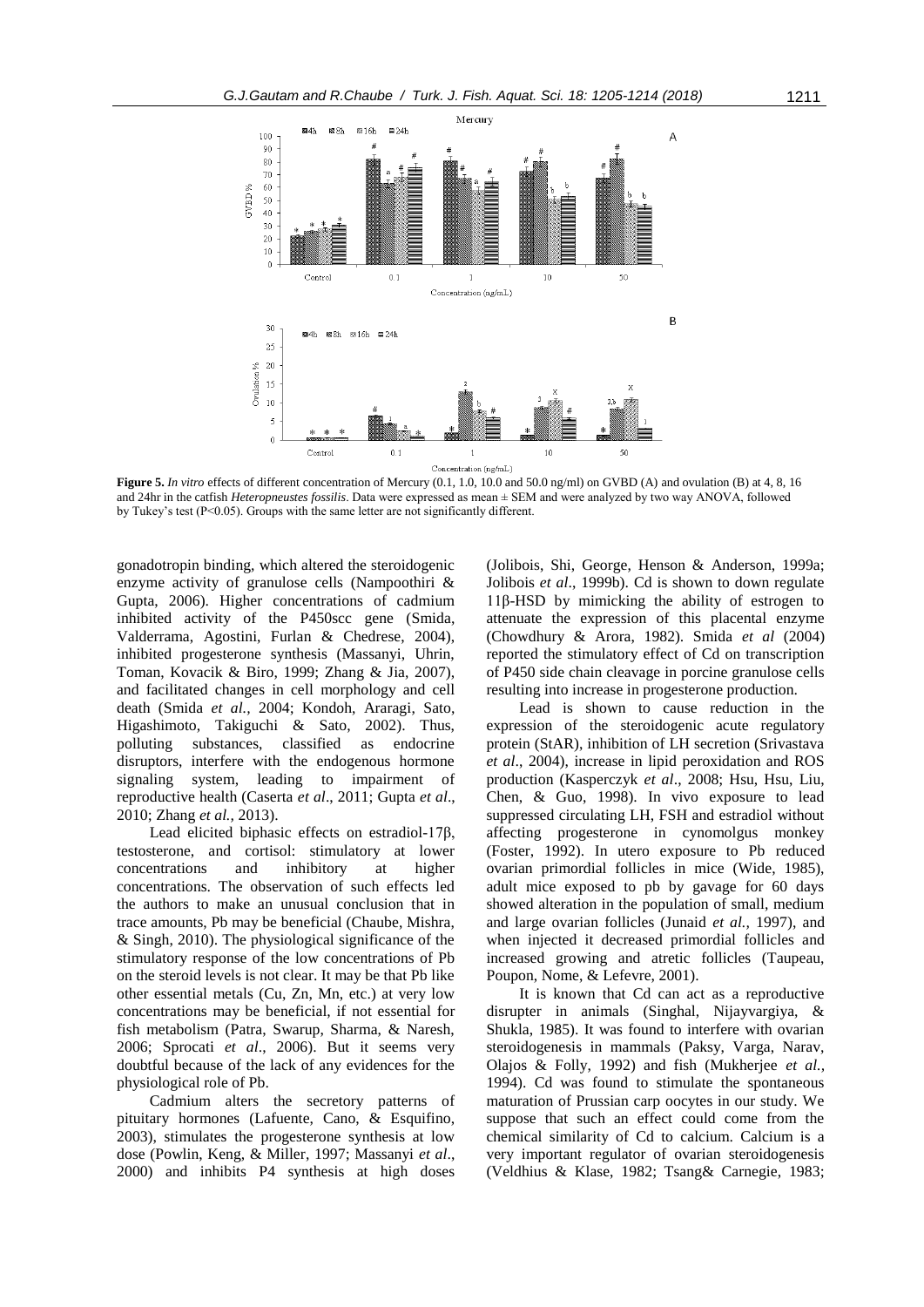1984; Kleiss-San & Schuetz, 1987). The calcium channel blockers were shown to inhibit the forskolin (a direct adenyl cyclase activator) stimulated testosterone production in goldfish (Van Der Kraak, 1991). It was found that Cd affected calcium homeostasis by activating or inhibiting several calcium-related enzymes (Beyersmann & Hechtenberg, 1997).

Endocrine disruptive effect of cobalt was shown by Romani *et al*. (2014). HCG and cobalt chloride were shown to induce progesterone release, vascular endothelial growth factor release and mRNA expression in human luteal cells respectively. The estrogenicity of Hg was examined in MCF-7 cells.  $HgCl<sub>2</sub>$  stimulated both estrogen receptor dependent transcription and increased proliferation of MCF-7 cells (Choe *et al*., 2003). Mondal, Mukhopadhyay, and Bhattacharya (1997) reported that  $HgCl<sub>2</sub>$ stimulated the activity of 3β-HSD in oocyte of fish. Both *in vivo* and *in vitro* HgCl<sub>2</sub> treatment showed high rate of progesterone synthesis and low rate of conversion to 17β- Estradiol in the oocytes of *Channa punctatus.* Besides this Hg was also shown to cause reduction in sperm motility and sperm count (Chowdhury & Arora, 1982) and increase in plasma levels of T4, TSH, Estrone and Estradiol (Abdelouahaba *et al*., 2008). Thus, in the present study, we showed that heavy metals can differentially modulate catfish oocyte maturation, ovulation. It may be related to direct or indirect effect of heavy metals on the oogenesis process, which ultimately results in reduced quantity and quality of catfish eggs and decline in population.

## **Conclusions**

In conclusion, heavy metals inhibited or stimulated oocyte growth and development *in vitro* differentially. Toxicity of heavy metals in water may be the major threat for growth, development, reproduction and survival of the fishes as well as all the aquatic flora and fauna. This may have potential risk to catfish populations in the waters contaminated with heavy metals. The present study may serve as baseline data to monitor future anthropogenic activities in river water specific area. Further, mechanistic approach needs to be investigated

## **Acknowledgements**

This work was supported by a research grant of Department of Science and Technology, New Delhi, India (Grant No. SR/FT/LS-153/2009) to RC.

#### **References**

Abdelouahaba, N., Merglera, D., Takserb, L.,Vaniera, C.,St-Jeana, M., Baldwina, M., Spearc, P.A., & Chan, H.M. (2008). Gender differences in the effects of

organochlorines, mercury, and lead on thyroid hormone levels in lakeside communities of Quebec (Canada). *Environmental Research, 107*, 380- 392.https://doi.org/10.1016/j.envres.2008.01.006

- Avazeri, N., Denys, A., & Lefèvre, B. (2006). Lead cations affect the control of both meiosis arrest and meiosis resumption of the mouse oocyte in vitro at least via the PKC pathway. *Biochimie, 88*(11), 1823-1829. https://doi.org/10.1016/j.biochi.2006.04.011
- Beyersmann, D., & Hechtenberg, S. (1997). Cadmium, Gene Regulation, and Cellular Signalling in Mammalian Cells. *Toxicology and Applied Pharmacology*, *144*, 247- 261.https://doi.org/10.1006/taap.1997.8125
- Brown, V., Shurben, D., Miller, W.,& Crane, M. (1994). Cadmium toxicity to rainbow trout *Oncorhynchus mykiss* Walbaum and brown trout *Salmo trutta* L. over extended exposure periods. *Ecotoxicology and Environmental Safety*, *29*, 38–46. https://doi.org/10.1016/0147-6513(94)90028-0
- Caserta, D., Mantovani, A.,Marci, R., Fazi, A., Ciardo, F., La, R.C., Maranghi, F., & Moscarini M. (2011). Environment and women's reproductive health. *Human Reproduction Update*, *17*, 418-433. https://doi.org/10.1093/humupd/dmq061
- Chaube , R., Mishra, S., & Singh, R.K. (2010). *In vitro* effects of lead nitrate on steroid profiles in the postvitellogenic ovary of the catfish *Heteropneustes fossilis. [Toxicology in Vitro](http://www.sciencedirect.com/science/journal/08872333)*, *24* (7), 1899-1904. https://doi.org/10.1016/j.tiv.2010.07.021
- Choe, S.Y., Kim, S.J., Kim, H.G., Lee, J.H., Choi, Y.H., Lee, H., & Kim, Y.H. (2003). Evaluation of estrogenicity of major heavy metals. *Science of the Total Environment, 312*, 15-21. https://doi.org/10.1016/S0048-9697(03)00190-6
- Choubey, M., Chaube, R. & Joy, K.P. (2015). Toxic effects of lead nitrate Pb(NO3)2 on the testis in the catfish *Heteropneustes fossilis. Pharmacologia 6*(2),63-72. https://doi:10.5567/pharmacologia.2015.
- Chowdhury, A. R., & Arora, U. (1982). Toxic effect of mercury on testes in different animal species. *Indian Journal of Physiology and Pharmacology*, *26*, 246- 249
- Devlin, R.H., & Nagahama, Y. (2002). Sex determination and sex differentiation in fish: an overview of genetic, physiological, and environmental influences.<br>Aquaculture. 208 (3-4) 191-364. *Aquaculture*, *208* (3-4), 191-364. https://doi.org/10.1016/S0044-8486(02)00057-1
- Dyer, C.A. (2007). Heavy metals as endocrine disrupting chemicals. In: Gore AC, (Eds.), *Endocrine-Disrupting Chemicals: From Basic Research to Clinical Practice*. (pp.111-133). Totowa, NJ, Humana Press., 361pp
- Foster, W.G. (1992). Reproductive toxicity of chronic lead exposure in the female cynomolgus monkey. *Reproductive Toxicology*, *6*, 123-131. https://doi.org/10.1016/0890-6238(92)90113-8.
- Goswami, S.V., & Sundararaj, B.I. (1971). *In vitro* maturation and ovulation of oocytes of the catfish, *Heteropneustes fossilis* (Bloch): effects of mammalian hypophyseal hormones, catfish pituitary homogenate, steroid precursors and metabolites, and gonadal and adrenocortical steroids. *Journal of Experimental Zoology, 178*, 467-478. https://doi**:** 10.1002/jez.1401780405
- Gupta, R.K, Singh, J.M., Leslie, T.C., Meachum, S., Flaws, J.A. &Yao, H. H. (2010). Di-(2-ethylhexyl) phthalate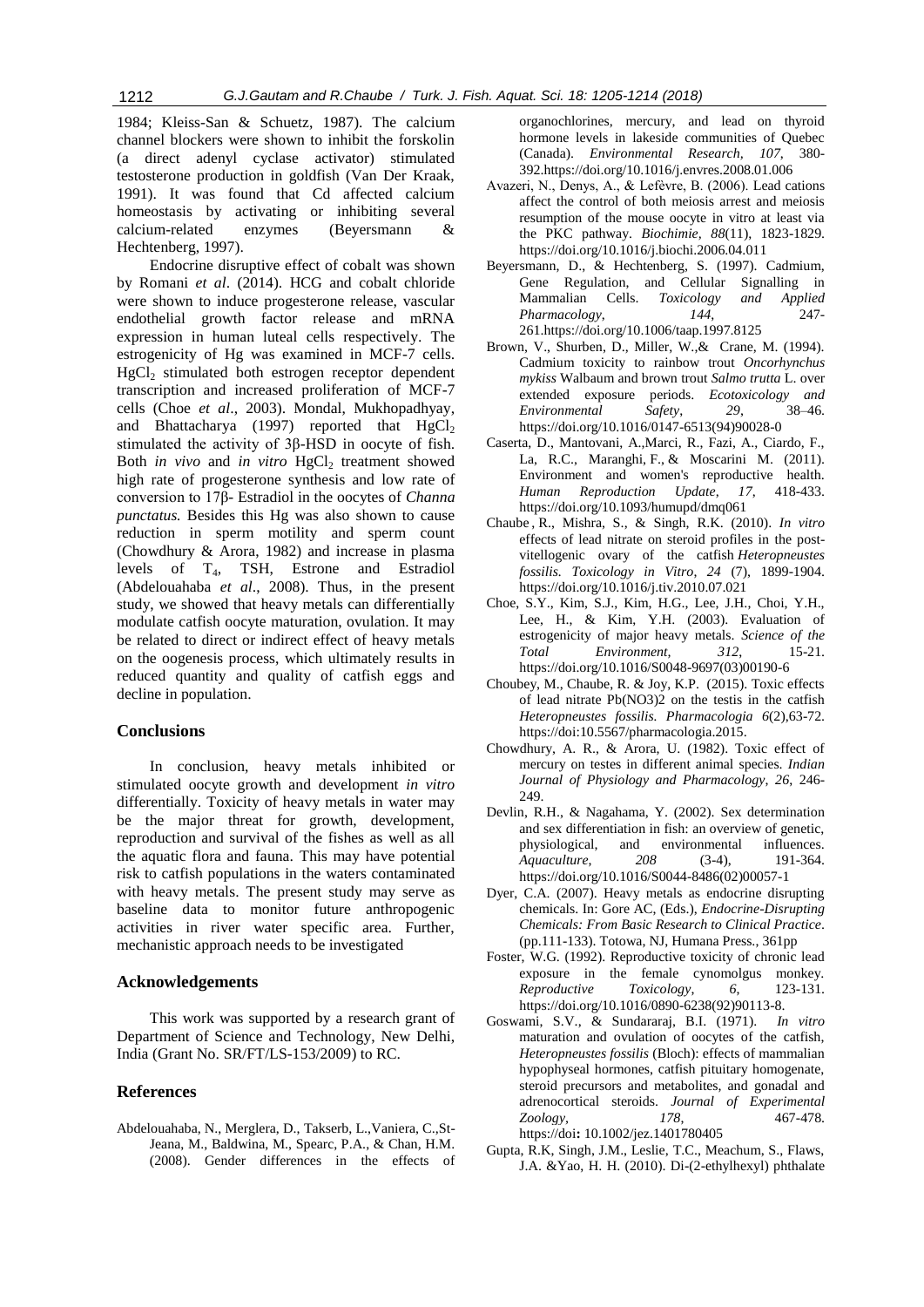andmono-(2-ethylhexyl) phthalate inhibit growth and reduce estradiol levels of antral follicles *in vitro*. *Toxicology and Applied Pharmacology, 242*, 224-230. https://doi.org/10.1016/j.taap.2009.10.011

- Hsu, P., Hsu, C., Liu, M., Chen, L., & Guo Y.L. (1998). Lead-induced changes in spermatozoa function and metabolism. *Journal of Toxicology and Environmental Health A, 55*, 45-64. http://dx.doi.org/10.1080/009841098158610
- Hwang, I.J., Kima, H.W., Kima, J.K., Leeb, Y.D. & Baeka, H. J. (2010). Estrogenicity of 4-nonylphenol and diethylstilbestrol on *in vitro* oocyte maturation of the dusky tripletooth goby, *Tridentiger obscurus*. *Animal Cells and Systems*, *14*(3), 161-167. http://dx.doi.org/10.1080/19768354.2010.504339
- Jolibois, L.S.Jr, Shi, W.,George, W.J., Henson, M.C., &Anderson, M., (1999a). Cadmium accumulation and effects on progesterone release by cultured human trophoblast cells. *Reproductive toxicology*, *13*, 215- 221. https://doi.org/10.1016/S0890-6238(99)00009-X
- Jolibois, L.S.Jr.,Burrow, M.E., Swan, K.F., George, W.J., Anderson, M., & Henson, M.C., (1999b). Effects of cadmium on cell viability, trophoblastic development, and expression of low density lipoprotein receptor transcript in cultured human placental cells. *Reproductive toxicology*, *13*, 1081-1084. https://doi.org/10.1016/S0890-6238(99)00041-6
- Junaid, M., Chowdhuri, D.K., Narayan R., Shanker, R., & Saxena, D. K. (1997). Lead-induced changes in ovarian follicular development and maturation in mice. *Journal of Toxicology and Environmental Health A*, *50*, 31-40. http://dx.doi.org/10.1080/009841097160582
- Kasperczyk, A., Kasperczyk, S., Horak, S., Ostalowska, A., Grucka-Mamczar, E., Romuk, E., Olejek, A., &Birkner, E. (2008). Assessment of semen function and lipid peroxidation among lead exposed men. *Toxicology and Applied Pharmacology*, *228*, 378-384. https://doi.org/10.1016/j.taap.2007.12.024
- Khillare, K., Khillare, Y.K., & Wagh, W. (2017). Histological changes in gonads of fresh water fishes due to heavy metal pollution. *World Journal of Pharmacy and Pharmaceutical Sciences. 6*(7), 601- 609 . https://doi.org/10.20959/wjpps20177-8743
- Kleiss-San, F.,& Schuetz, A. W., (1987). Sources of calcium and the involvement of calmodulin during steroidogenesis and oocyte maturation in follicles of *Rana pipiens*.*Journal of Experimental Zoology*, 244(1), 133- 143.https://doi.org/10.1002/jez.1402440116
- Kondoh, M., Araragi, S., Sato, K., Higashimoto, M., Takiguchi, M., & Sato, M. (2002). Cadmium induces apoptosis partly via caspase-9 activation in HL-60 cells. *Toxicology*, *170* (1–2), 111-117. https://doi.org/10.1016/S0300-483X(01)00536-4
- Lafuente, A., Cano, P., & Esquifino, A.I. (2003). Are cadmium effects on plasma gonadotropins, prolactin, ACTH, GH and TSH levels, dose-dependent? *Biometals*, *16*, 243pp. https://doi.org/10.1023/A:1020658128413
- Leoni, G., Bogliolo, L., Deiana, G., Berlinguer, F., Rosati, I., Pintus, P.P, [Naitana,](http://www.sciencedirect.com/science/article/pii/S0890623802000400#!) S., (2002). Influence of cadmium exposure on *in vitro* ovine gamete dysfunction. *Reproductive Toxicology, 16*(4), 371– 377. https://doi.org/10.1016/S0890-6238(02)00040-0
- Łuszczek-Trojnar, E., Drąg-Kozak, E., Szczerbik, P., Socha, M., & Popek, W. (2014). Effect of long-term dietary

lead exposure on some maturation and reproductive parameters of a female Prussian carp (*Carassius gibelio* B.) *Environmental Science and Pollution Research*, *21*, 2465-2478. https://doi.org/10.1007/s11356-013-2184-x

- Łukjanienko W.J. 1974. Toksykologia ryb. PWRiL, Warszawa.
- Massanyi, P., Uhrin, V., Sirotkin, A.V., Paksy, K., Forgács, Z. S., Toman, R., & Kovacik, J. (2000). Effects of cadmium on ultrastructure and steroidogenesis in cultured porcine ovarian granulosa cells. *Acta Veterinaria Brno*, *69*, 101-106. https://doi.org/10.2754/avb200069020101
- Massanyi, P., Uhrin, V., Toman, R., Kovacik, J., & Biro, D. (1999). Histological changes in the oviduct of rabbits after administration of cadmium, *Journal of Animal Feed Science*, *8*, 255- 261.https://doi.org/10.22358/jafs/68933/1999
- Mondal, S., Mukhopadhyay, B. & Bhattacharya, S. (1997). Inorganic mercury binding to fish oocyte plasma membrane induces steroidogenesis and translatable messenger RNA synthesis. *BioMetals*, *10*, 285-290. https://doi.org/10.1023/A:1018372332624
- Mukherjee, D., Kumar, V., & Chakraborti, P. (1994). Effect of mercuric chloride and Cd chloride on gonadal function and its regulation in sexually mature common carp *Cyprinus carpio*. *Biomedical and Environmental Science*, *7*(1), 13-24. (PMID:8024715)
- Nagahama, Y., Yoshikuni, M.,Yamashita, M., & Nagahama, Y. (1994). Regulation of oocyte maturation in fish. In: Sherwood N.M, Hew C.L., Parrell A.P., Randall D.J. (eds.): Fish Physiology: *Molecular Endocrinology of Fish*. New York, *13*, 393-439. https://doi.org/10.1016/S1546- 5098(08)60074-6
- Nagahama, Y. &Yamashita, M. (2008). Regulation of oocyte maturation in fish. Development and Growth Differentiation 50: S195-S219. https://doi.org/10.1111/j.1440-169X.2008.01019.x
- Nagahama, Y., (1997). 17α, 20β-dihydroxy-4-pregnen-3– one, a maturation–inducing hormone in fish oocytes: mechanism of synthesis and action. *Steroids*, *62*, 190- 196. https://doi.org/10.1016/S0039-128X(96)00180-8
- Nampoothiri L.P., & Gupta, S. (2006). Simultaneous effect of lead and cadmium on granulosa cells: a cellular model for ovarian toxicity. *Reproductive Toxicology*, *21*, 179-185.
- https://doi.org/10.1016/j.reprotox.2005.07.010 Nandi, S., Gupta, S.P., Selvaraju, S., Roy, S.C. & Ravindra, J.P. (2010). Effects of exposure to heavy metals on viability, maturation, fertilization, and embryonic
- development of Buffalo (*Bubalus bubalis*) oocytes *in vitro*. *Archives of Environmental Contamination and Toxicology*, *58* (1), 194. https://doi.org/10.1007/s00244-009-9342-7
- Olsson, P.E., Kling, P., Petterson, C., & Silversand, C. (1995). Interaction of cadmium and oestradiol-17 beta onmetallothionein and vitellogenin synthesis in rainbow trout (*Oncorhynchus mykiss*). *Biochemical Journal, 307*, 197–203. https:// doi.org/ 10.1042/bj3070197
- Paksy, K., Varga, B., Náray, M., Olajos, F., & Folly, G. (1992). Altered ovarian progesterone secretion induced by cadmium fails to interfere with embryo transport in the oviduct of the rat. *Reproductive Toxicology*, *6*, 77-83.https://doi.org/10.1016/0890- 6238(92)90024-N